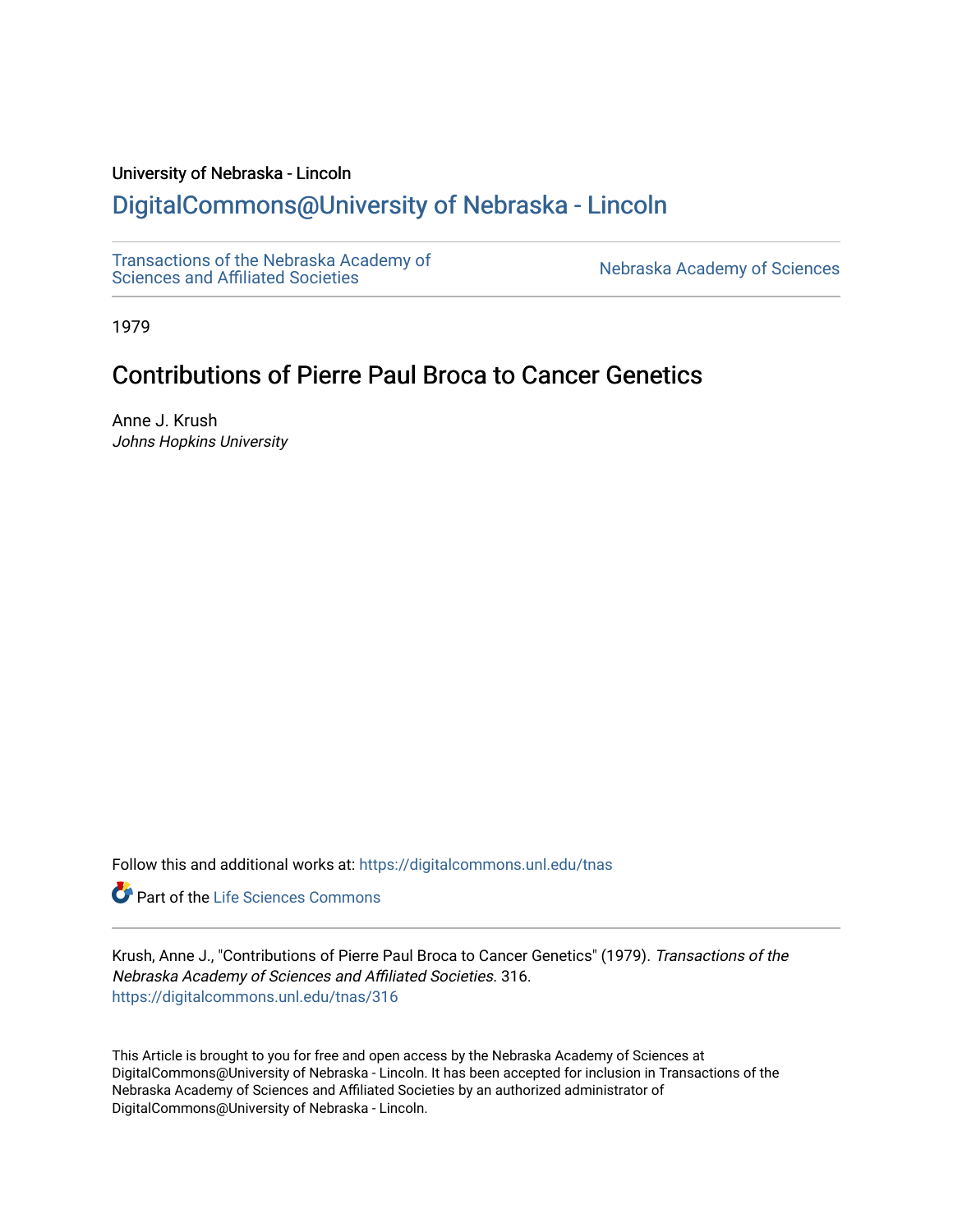# **HISTORY OF SCIENCE**

# **CONTRIBUTIONS OF PIERRE PAUL BROCA TO CANCER GENETICS**

# **ANNE J. KRUSH**

Department of Medicine Johns Hopkins University School of Medicine Baltimore, Maryland 21205

Pierre P. Broca was born in a small town near Bordeaux, France, June 28, 1824, the son of a Huguenot physician. After graduation from detal college, he entered medical school at the University of Paris at the age of 17, was graduated in three years. Five years later he received  $\lim_{h \to 0} M.D.$  degree, having special interests in pathology, anatomy, and ,urgcrv. In 1853 he was appointed assistant professor at the Faculty of \lcdicinc and surgeon of the "Central Bureau." Broca made signifi cant scientific and clinical contributions in all of the above fields as well as in anthropology. He founded the Anthropological Society in france.

In 1866 Broca published an outstanding two-volume treatise entitled *Traité des Tumeurs*. Although he did not use the word "metastasis," Broca distinguished between primary and secondary cancers. llc noted the disparity in the sites of these two kinds of cancer in humans. Using his wife's family as an example, Broca noted that a daughter may be born long before her mother and maternal grandmother develop breast cancer, the daughter to develop it, herself, many years later. This was his proof that cancer is hereditary, present in a latent state until it appears later in life and progresses in a "malignant" fashion.

Broca was a diligent worker and took on many responsibilities both in his field of medicine and in politics. He died of a heart attack on July 8, 1880, at the age of 56.

### t t t

#### **BIOGRAPHY**

Pierre Paul Broca was born in Sainte Foy-la-Grande near Bordeaux, France, on June 28, 1824, the son of a Huguenot physician, Benjamin Broca (Fig. 1). His mother was the daughter of a Protestant minister. After receiving a Bachelor of Letters degree in mathematics and physical sciences at a local college, he was admitted to the University of Paris 11Cdical school in 1841 at the age of 17. He became an externe  $\frac{\ln 1843}{\ln 1843}$ , an interne in 1844, prosector of anatomy in 1848; he received his M.D. degree in 1849, having special interests in pathology, anatomy, and surgery. In 1853 he was appointed assistant professor at the Faculty of Medicine and surgeon of the Central Bureau. Dr. Broca made significant scientific and



Figure 1. Pierre Paul Broca (1824-80).

clinical contributions in all of the above fields as well as in physical anthropology. He was the founder of the Anthropological Society in France.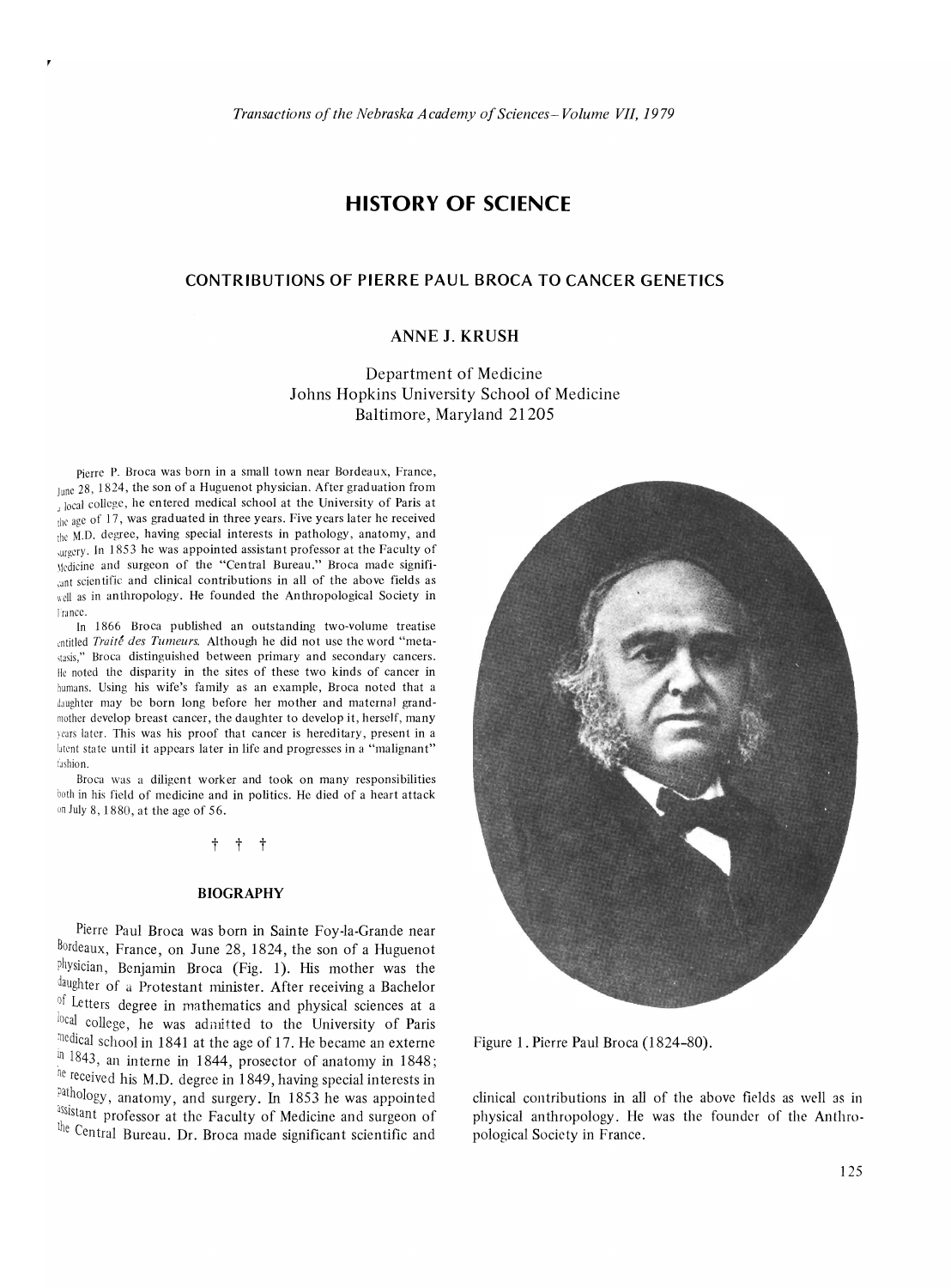From 1853 to 1867 Dr. Broca held important posts in the hospitals of Paris, finally serving as surgeon to the Necker Hospital (Clarke, 1970). In 1867 he was elected to the chair of "Pathologie externe" at the Faculty of Medicine, and in 1868 he became professor of clinical surgery. In January, 1880, he was elected a life member of the French Senate, representing Science. At the time of his death from a heart attack at age 56 on July 8, 1880, he was vice president of the French Academy of Medicine in Paris.

Dr. Broca's wife was the daughter of a Paris physician named Lugol. It is quite possible that Dr. Broca's awareness of the history of carcinoma of the breast, stomach, and endometrium in his wife's ancestry piqued his interest in causes of cancer and caused him to believe that in certain rare instances, cancer can be inherited.

# **DEFINITIONS OF TUMORS**

Before relating his thoughts about cancer in his wife's family in his his two-volume treatise entitled Traite des Tu*meurs* (1866), Broca reviewed the history of medical ideas about tumors and cancer as follows.

During the Renaissance (seventeenth and eighteenth centuries) tumors were separated into three large groups: (1) Tumores secundam naturam, tumors that produce something in a natural physiological way such as pregnancy and milk in mammary glands; (2) Tumores supra naturam, in which the natural parts are displaced, such as in a fracture; and (3) Tumores praeter naturam, or those produced by unnatural parts, such as new tissues, accumulation of "humors" etc.

In the seventeenth century, Marc-Auréle Séverin described all tumors as "abscesses."

Earlier Galen had described four kinds of tumors: (1) phlegmons,  $(2)$  erysipeles,  $(3)$  oedemes, and  $(4)$  squirrhes (hard), and mixtures of all of them.

Late in the seven teenth century, it was thought that tumors were due to the extravazation of lymph. Later, benign and malignant tumors were noted. Benign tumors were considered inoffensive and did not change in volume; whereas, malignant tumors grew indefinitely, became ulcerous, and most often killed the affected person. It was later thought that benign tumors could become malignant by the action of lymph. Galenists followed the idea of "melancholy" and tumors; Cartesiens followed the idea of lymph. Both views survived for a long time. Later, Broussais attributed cancer to an inflammation or the result of an organic irritation.

Early in the nineteenth century in England, Abernethy defined a tumor as "a new production which is not a part of the original structure of the body. Therefore it is hypertrophic" (Broca, 1866). He noted that the word "sarcoma"

originated in Greece and meant "having a firm and  $f_{\text{lesh}}$ Feel." He described eight kinds of sarcoma as vascular,  $\frac{d^{10}}{d^{10}}$ pancreatic, cystic, mammary, tuberculous, pulpy or  $\mathbf{m}_{\mathbf{e}_{\mathbf{d}}h}$ lary, and carcinomatous.

A cellular theory of the origin of tumors was disclosed Dr. M. Raspail in France in  $1825$  by means of the microscop This was confirmed by Hippolyto Roya-Collard in 1828.

Dr. Broca, himself, thought that malignant tumors met stasized through the lymphatics and that metastatic  $t_{U_{\text{mo}}}$ were more malignant than those which did not spread  $(B_{\text{foc}})$ 1866).

# **INHERITANCE OF TUMORS**

Dr. Broca wrote about the diathesis of tumors definit this as "unknown dispositions of the body which precede f first appearance of certain tumors, particularly cancerol tumors" (Broca, 1866). He stated further that these diathes do not reveal themselves by any observable symptom, but  $\omega$ must admit their existence by induction in order to expla two phenomena: heredity, and recurrence of tumors.

Whatever the name one wishes to call it, this deadly  $p_I$ disposition, impossible to foretell, impossible to escan inaccessible to surgery, and until now even inaccessib to internal or medical treatment, is an indication of general state which precedes each local manifestatio which persists after surgery, and which determines a recu rence in the same way that it produces the first tumc When one looks beyond, in certain cases this predispo: tion transmits itself by heredity through several gener tions (Broca, 1866).

Broca noted that many scientists disagreed with his id of a diathesis, explaining that instead of hereditary, it w simply coincidences, and instead of a recurrence of cana it was merely a continuation of an illness. He stated that the were, therefore, two hypotheses for the cause of cance infection and diathesis. He thought that the cause might somewhere in between the two, and said, "It is impossible deny diathesis and difficult to negate the reality of infection He hypothesized, then: (1) diathesis produces the first canoe (2) cancer produces infection, and  $(3)$  infection produc secondary multiple tumors, cachexia, and death (Broca, 1860)

Broca (1866) explained further:

... diathesis is not an illness. It is only one cause of illness. It is a theory and not an observed fact. It has<sup>1</sup> function; it does not manifest itself by symptoms; it can not be seen nor can it be demonstrated directly.

On the other hand, the infection of cancer is characterized producing a disturbance in the entire body, and always ends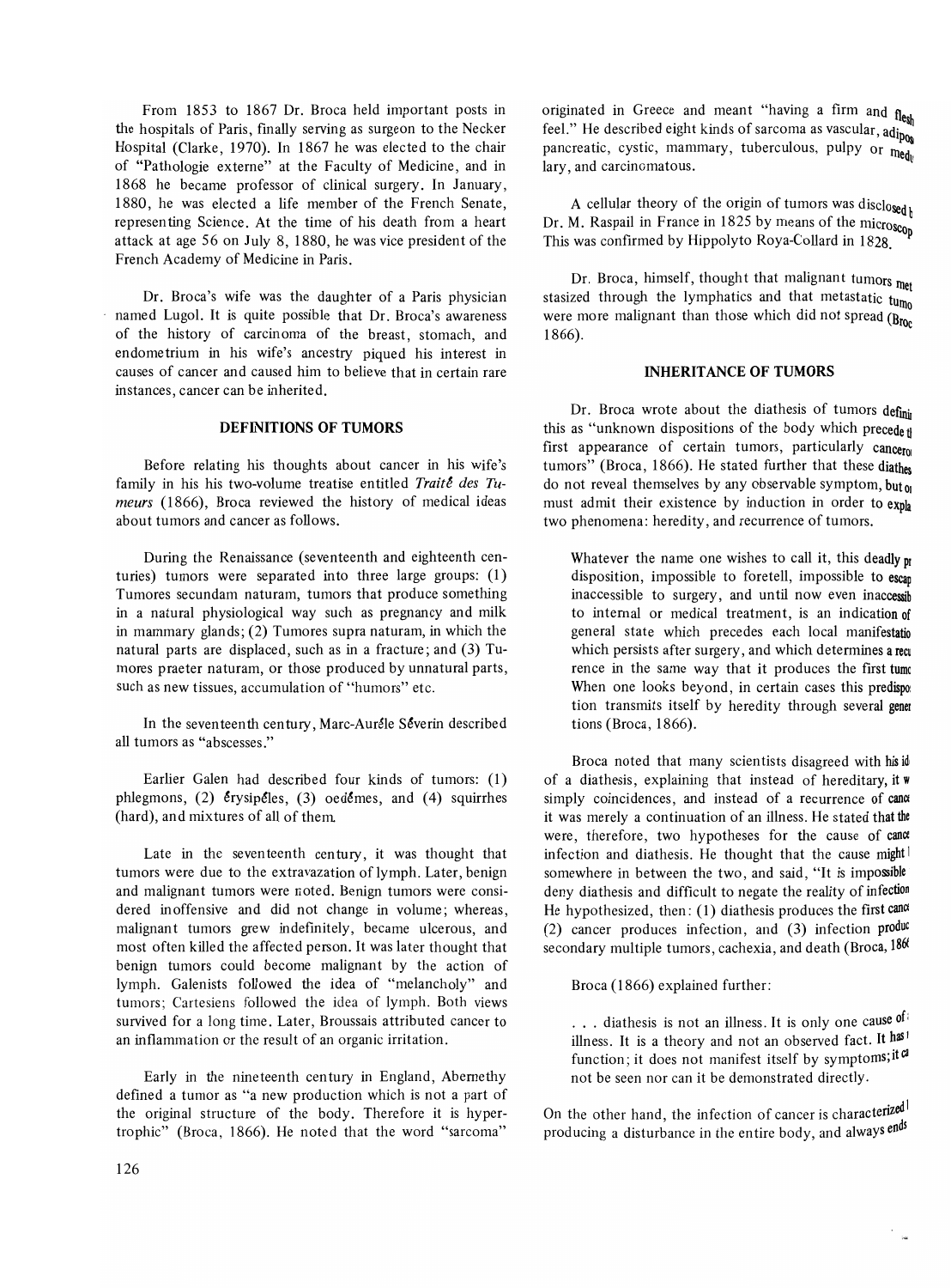$_{j$ eath. It is revealed by serious symptoms, alteration in the  $\frac{1}{2}$  and changes in bodily functions.

A tumor may develop and be present sometimes several <sub>vears</sub> before it can be detected in the body. Local evolution It a cancerous tumor is obligatory before the onset of symp-<br> $\frac{1}{10}$  of the infection.

Broca (1866) then stated:

... a person in whom are assembled unknown conditions, which expose him to later become cancerous, can transmit to his posterity this group of conditions before they have even manifested themselves in him. Also, having received the diathesis from one of his forebears, he may escape, during a long and healthy life, the consequences of that hereditary state, and may pass on to his children the disease from which he was spared.

He called this "atavism."

## THE FAMILY OF MRS. Z (Fig. 2)

#### *Generatian I:*

Mrs. Z died of breast cancer in 1788 at about age 60. Several of her children had died at young ages, but she left four daughters, all of whom married (Mrs. A, Mrs. B, Mrs. C, and Mrs. D).

#### *Generation II:*

Mrs. A (Fig. 2, II-2), born in 1758, died of cancer of the "liver" in 1820 at age 62.

Mrs. B (Fig. 2, II-4), born 1762, died of cancer of the "liver" in 1805 at age 43.

Mrs. C (Fig. 2, Il-6), born 1763, died of breast cancer in 1814 at age 51.

Mrs. D (Fig. 2, II-8), born 1773, died of breast cancer in 1827 at age 54.

#### *Generation III:*

Mrs. B had five daughters and two sons:

Son 1 (Fig. 2, III-4) died at age 28, not of cancer; he had no children.

Son 2 (Fig. 2, III-5) died at age 61 of cancer of the stomach; he had no children.

Daughter 1 (Fig. 2, III-5) died at age 35 of breast cancer, following surgery and recurrence; she had no children.

Daughter 2 (Fig. 2, 1II-7) died between age 35 and 45 of breast cancer; she had not undergone surgery; she had no Children.

Daughter 3 (Fig. 2, III-8) died between age 35 and 45 of breast cancer; she had no children.

Daughter 4 (Fig. 2, I1I-9) died between age 35 and 45 of

cancer of the liver; she had no children.

Daughter 5 (Fig. 2, III-10) died at age 60 in 1858; she was married; she had no children and apparently had no tumors.

Mrs. C had five daughters and two sons.

Son 1 (Fig. 2, III-11) died in the Army; he had no children.

Son 2 (Fig. 2, III-12) was well at age 72 when the pedigree was drawn up. He was married and had three children.

Daughter 1 (Fig. 2, III-IS) died at age 37 in 1817 of breast cancer; she was married and had two sons and three daughters.

Daughter  $2$  (Fig. 2, III-17) died at age 40 in 1822 of breast cancer; she was married and had one son.

Daughter 3 (Fig. 2, III-18) died at age 47 in 1837 of cancer of the uterus; she was not married.

Daughter 4 (Fig. 2, III-20) died at age 55 in 1848 of breast cancer; she was married and had two sons.

Daughter 5 (Fig. 2, III-21) died at age 61 in 1856 of cancer of the liver (or abdomen); she was not married.

Mrs. D had only one son, who, when the pedigree was constructed, was almost 70 years old and well (Fig. 2, III-22); he had no children.

#### *Generation IV:*

Children of son 2:

Son 1 (Fig. 2, IV-I) died at age 18, a paraplegic.

Daughter 1 (Fig. 2, IV-2) was 24 in 1856, well, and not married.

Son 2 (Fig. 2, IV-3) died "at a young age."

Daughter 1 had five children:

Son 1 (Fig. 2, IV-4) age 58 and well; he had three sons.

Son 2 (Fig. 2, IV -6) died young, in the colonies; he had no children.

Daughter 1 (Fig. 2, IV-8) died between age 27 and 30 in childbirth.

Daughter 2 (Fig. 2, IV-lO) died in 1834 at age 49 of breast cancer; she was married and had two daughters. She had one son (Fig. 2, IV-12) who was healthy at the time the pedigree was constructed.

Daughter 3 (Fig. 1, IV-11) died at age 41 of tuberculosis.

Daughter 4 had two sons, both of whom were described as healthy in 1856.

#### *Generation V:*

The first son of Mrs. C's first daughter had three sons: Son 1 (Fig. 2, V-I) age 30 and well. Sons 2 and 3 were also healthy in 1856.

The second daughter of Mrs. C's first daughter had two daughters; one was age 22 and healthy in 1856. The second daughter was also healthy.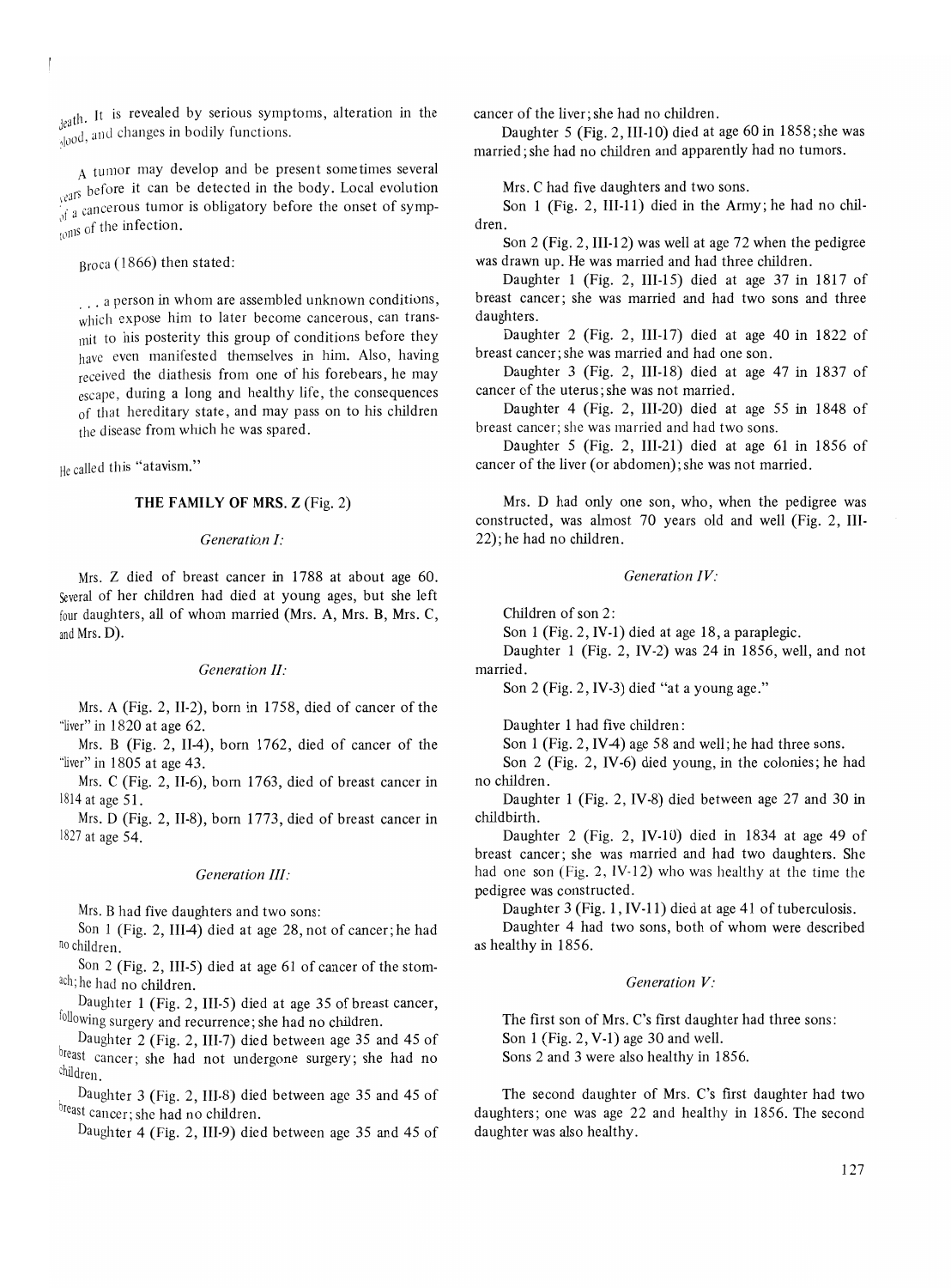

Figure 2. Pedigree of the family of Mrs. Z.

 $\bar{z}$